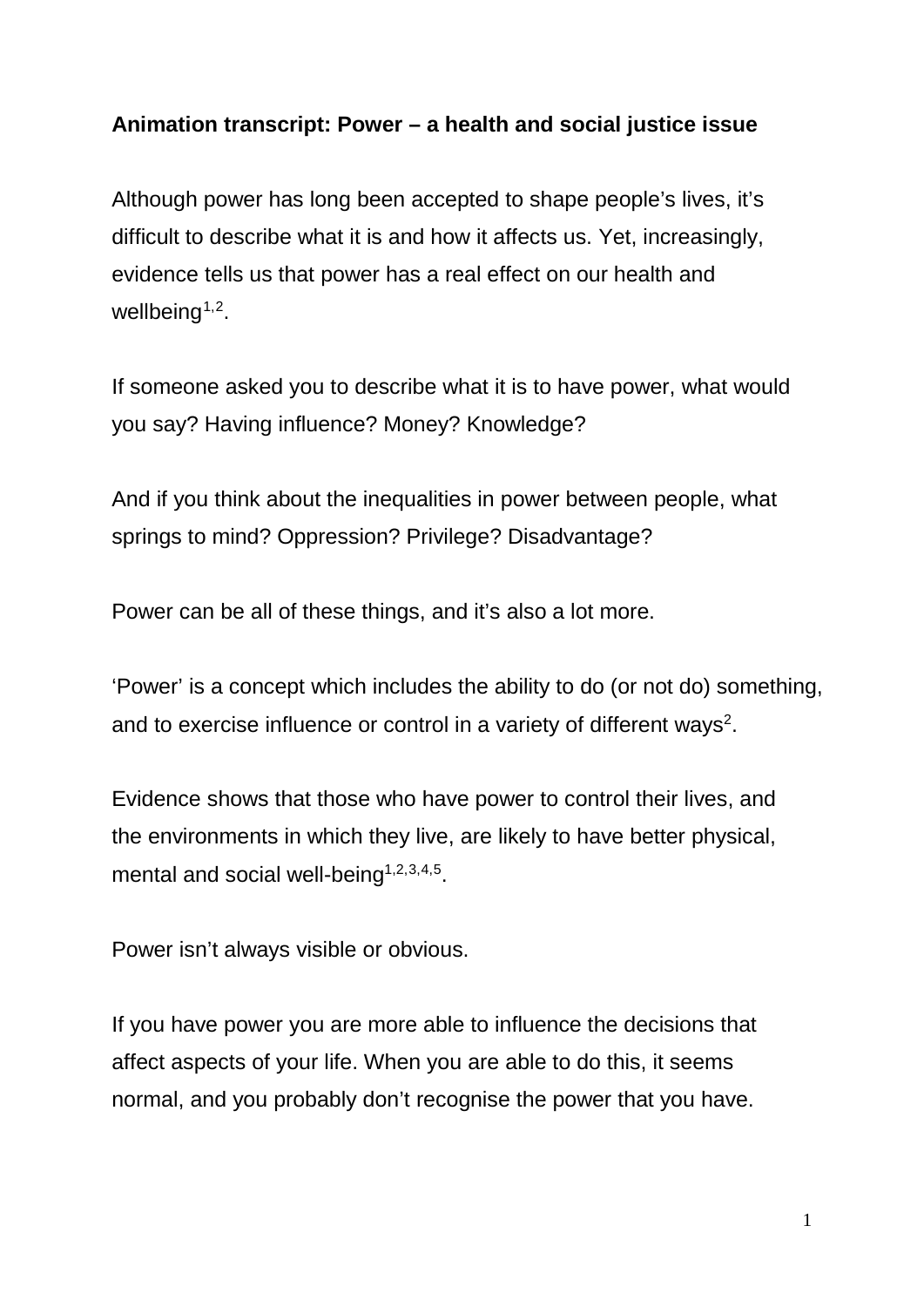However, those with limited power may feel their voice goes unheard, and may have little sense of control, even over things that are important to them.

The World Health Organization describes four different types of power**Error! Bookmark not defined.**:

- 1. 'Power *over'* is when someone or some people are able to influence or coerce others. This can be the most negative form of power.
- 2. 'Power *to'* is where individuals are able to organise or change existing hierarchies or structures.
- 3. 'Power *with'* is the collective power of communities or organisations.
- 4. And 'power *within'* is each individual's capacity to exercise control or act on their own will.

## **Differences in power contribute to inequalities in health outcomes**

Over the last century a lot has changed in Scotland to make it a fairer and healthier place to live.

Many of these changes were brought about, not by a few powerful individuals, but by ordinary people who identified important issues in their lives, engaged in collective action, and used their combined power to achieve their goals.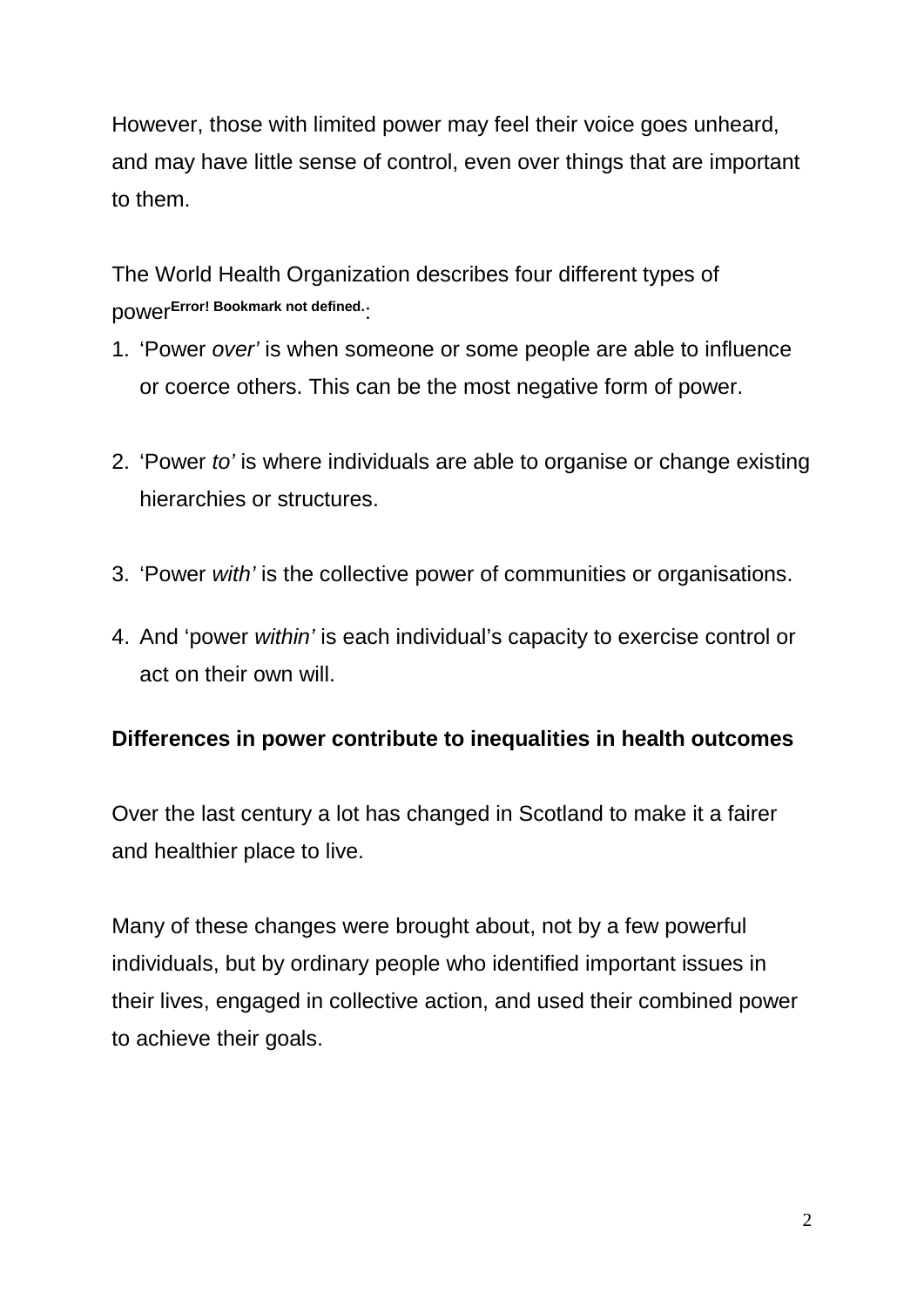These developments may have been local, like establishing a community garden; or national, like equal rights and equalities legislation<sup>6</sup>.

However, some people still do better than others. While health is improving for us all, it has improved more quickly for some groups than others. Those who live and grow in *poorer* circumstances experience fewer years in good health.

These differences in people's health, known as 'health inequalities', do not occur randomly or by chance. They are strongly influenced by access to *power*, *income***,** and *wealth* and are often beyond an individual's direct control<sup>2</sup>.

As a result some people have more opportunities than others to live longer, healthier, more fulfilled lives.

For these reasons we call the unequal distribution of power, income and wealth the 'fundamental causes of health inequalities'[7](#page-5-6).

But when compared to the other fundamental causes of health inequalities, what is unique about power?

Power is often associated with income and wealth. At the most basic level, having enough money to live comfortably brings security. Money can also bring status and a wide range of opportunities.

But power also has a separate and distinct influence on health inequalities. Unlike income and wealth, power doesn't belong to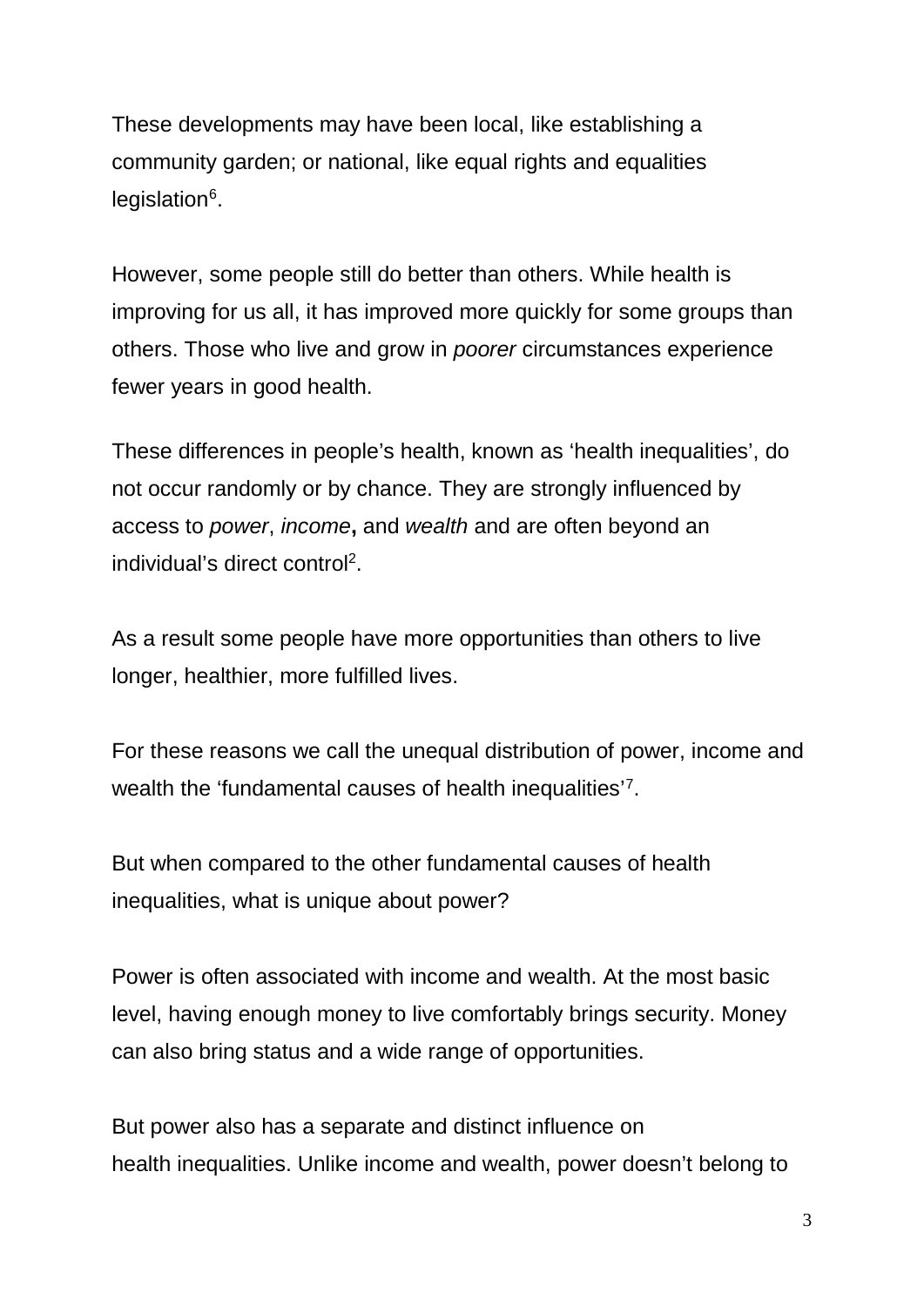any one person, but exists in the relationships between people or groups of people.

Through these relationships, some individuals, groups, communities and organisations can have greater power than others.

This power is likely to differ in different situations. For example, a community organisation may feel more powerful when working alongside its community members, but less powerful when faced with working with the public bodies that provide services for those community members.

## **The impact of power on health inequalities**

Power, or lack of power, can have an important impact on peoples' circumstances, their control over things that affect them, and therefore on their health.

It can mean that individuals have limited choices, are not able to make informed decisions and may not get the services that they need.

It is now widely accepted that for the benefit of everyone's health and wellbeing, power has to be distributed more equally.

This means empowering communities and groups who experience disadvantage, so they have greater influence over the factors that determine their health.

## **Redistributing Power**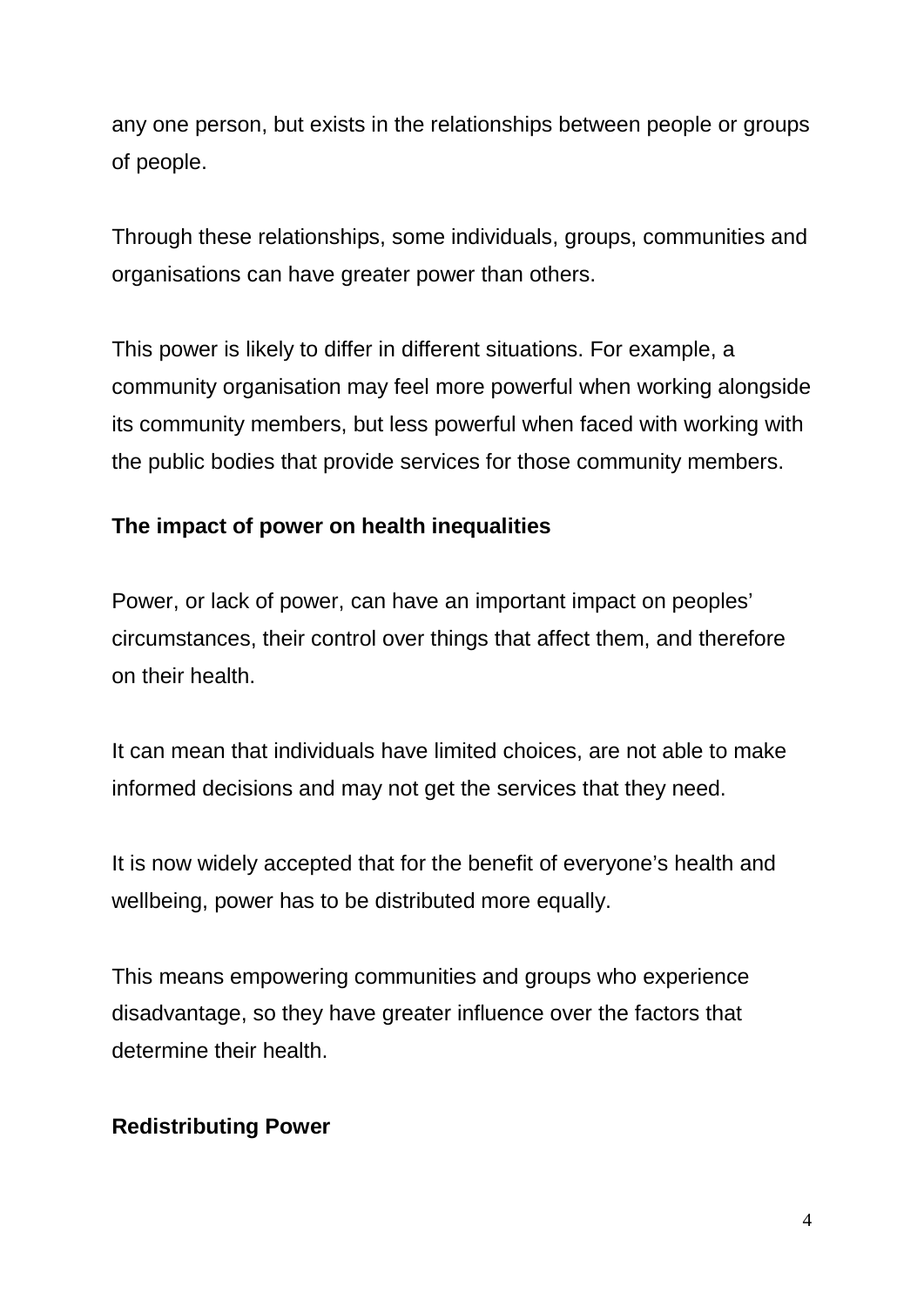Public service reform in Scotland<sup>[8](#page-5-7),[9](#page-5-8)</sup> now requires Community Planning Partnerships to engage proactively with their communities, and to place these views at the heart of decision-making.

Those who work for public bodies have a vital role in ensuring that the way they operate, and the resources and opportunities they make available, particularly to disadvantaged groups, enable this to happen in a way that gives these communities greater control. So, rather than being directed by those who already hold positions of power, policy makers and service providers should actively and respectfully engage, involve and empower disadvantaged communities.

Scotland's Community Empowerment Act<sup>7</sup> requires those working in public bodies to move towards ways of working that promote 'power to' and 'power with' communities, giving members a stronger voice, using their knowledge, skills and lived experience to influence the planning, delivery and assessment of local public services.

Many public bodies already work with communities and so this legislation is an opportunity to reflect on where power lies and what else can be done to distribute power more equally.

For example:

- Actively involving communities in planning and prioritising services.
- Ensuring that community voices are central to decision-making, including those who are not part of organised collectives or associations.
- Asking communities how they would like to engage and what issues matter to them.